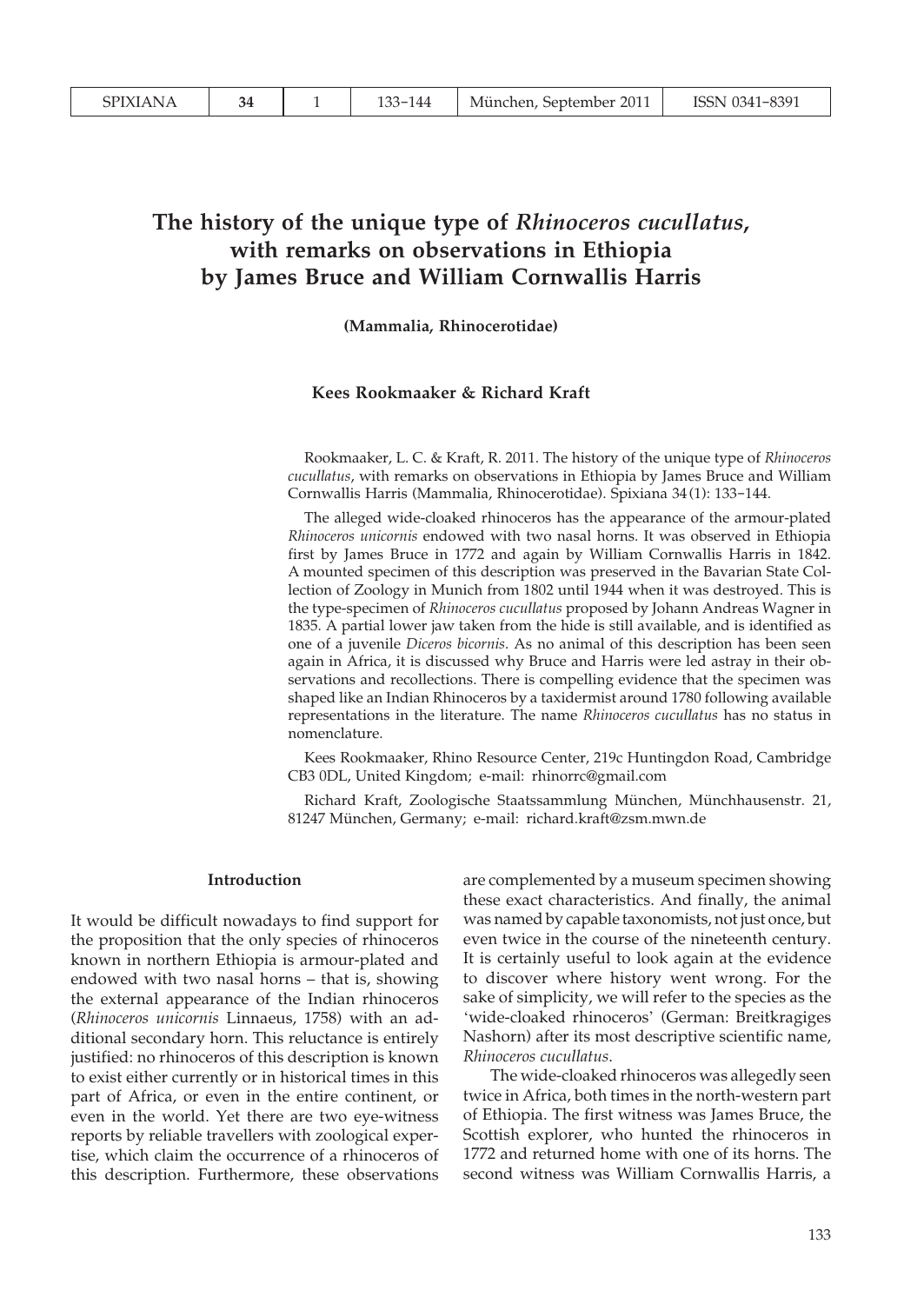British officer, who participated in a rhino hunt in 1842, after having killed numerous rhinos in South Africa during a previous trip. He was therefore eminently well acquainted with both species of African rhinoceros, the black *Diceros bicornis* (Linnaeus, 1758) and the white rhinoceros *Ceratotherium simum* (Burchell, 1822). The only known specimen of *Rhinoceros cucullatus* was preserved in the Zoologische Staatssammlung (Bavarian State Collection of Zoology) in Munich until it was destroyed in 1944. At present, only the damaged lower jaw of the animal remains.

 In this paper, we will examine the available evidence relating to the hunting exploits of Bruce and Cornwallis Harris, as well as to the history of the mounted rhinoceros in Munich. Finally, we will discuss the possibility that there is some truth in the statements of these travellers, or rather, we will attempt to explain how they could be so far off the mark in their observations of wild game.

 The black rhinoceros once occurred in most parts of Ethiopia and Eritrea, and in the adjoining regions of eastern Sudan (Yalden 1986). It suffered a major decline in the late twentieth century, to the point that it is believed that there are none left in this part of their former range, maybe with the exception of a small number in the far south of the country (Emslie & Brooks 1999). It is generally accepted that the black rhinoceros of Ethiopia differs from specimens in East Africa, but the relationship with populations in Somalia, Sudan and West Africa is not yet satisfactorily established. In the most recent taxonomic revision, Groves (1967) referred the Ethiopian rhinoceros to the subspecies *Diceros bicornis brucii* (Lesson, 1842).

### **The evidence**

#### **Bruce**

James Bruce (1730-1794) travelled in Ethiopia from June 1768 to November 1772, from Mitsiwa on the Tigrean coast inland as far as Gondar and Lake Tana, and returning along the Nile in Sudan back to Egypt (Reid 1968, Hepper 1980, Bredin 2001). After his protracted stay at Gondar with excursions in the area to look for the source of the Nile, he left the town on 26 December 1771 going westwards towards Ras el Feel. He soon reached the house of Confu, the ruler's son, located at Tcherkin (Cherkin), about 60 miles north-west of Gondar. This part of the country was replete with wildlife and Bruce hunted elephants, rhinoceros and buffalo (Bruce 1790a, IV: 296 ff.). On 7 January 1772, his party killed a rhinoceros, first wounding it with javelins and finally shooting it with a gun: "After having dispatched him, I was curious

to see what wound the shot had given, which had operated so violently upon so huge an animal; and I doubted not it was in the brain. But it had struck him nowhere but upon the point of the foremost horn, of which it has carried off above an inch; and this occasioned a concussion that had stunned him for a minute, till the bleeding had recovered him. I preserved the horn from curiosity, and have it now by me. I saw evidently the ball had touched no other part of the beast" (Bruce 1790a, IV: 305-306).

 Bruce provided notes on the natural history of his journeys in the final volume of the first edition of this 'Travels' published in 1790. He discusses the rhinoceros in a long chapter (Bruce 1790b, V: 85-107), in which he elaborates on traditional topics like the relationship with the biblical unicorn and the roughness of the tongue. He stated that the animal shot at Tcherkin was 13 feet long (396 cm), 7 feet high (213 cm), with horns measuring 14 and just under 13 inches (35.5 and 33 cm) respectively (Bruce 1790b, V: 104-105). He endorsed the view, then gaining acceptance, that there were two species on rhinoceros, one single-horned in Asia, the other double-horned in Africa (Rookmaaker 2005). Bruce's text is accompanied by a plate entitled "Rhinoceros of Africa" ("London. Publish'<sup>d</sup> Dec<sup>r</sup> 1<sup>st</sup> 1789 by C. Robinson & Co.") (Fig. 1). He assures his readers that it showed the actual specimen killed near Tscherkin, and stresses that "this is the first drawing of the rhinoceros with a double horn that has ever yet been presented to the public" and "it is designed from the life, and is an African", of which "the principal difference is in the horn" (Bruce 1790b,  $\overline{V}$ : 86, 87). The artist responsible for this depiction is unknown, as Luigi Balugani (1737-1771), the skilled draughtsman who accompanied Bruce on his travels, had died in Gondar in February 1771 (Hulton et al. 1991).

 There is an inexplicable discrepancy between Bruce's plate of the rhinoceros and his text about the species. The plate is easily recognized as a copy from Buffon's 'Histoire Naturelle' (1764, XI: plate 7), and hence as a depiction of Clara, the famous Indian rhinoceros which toured Europe between 1741 and 1758 (Rookmaaker 1973, Clarke 1986, Faust 2003). Bruce, or his publishers, merely added a second or posterior horn to make the animal double-horned (Rookmaaker 1983b). It would almost seem that Bruce had another drawing of a rhinoceros in front of him when he wrote his text about the animal, stressing the fact that it had two horns and that it was the first one of the species painted after life. He would have known that his claims could not withstand even the most casual scrutiny. He even mentions the plate of "*Rhinoceros bicornis*" published by Anders Sparrman (1778) twelve years before his book appeared, commenting that "if such an animal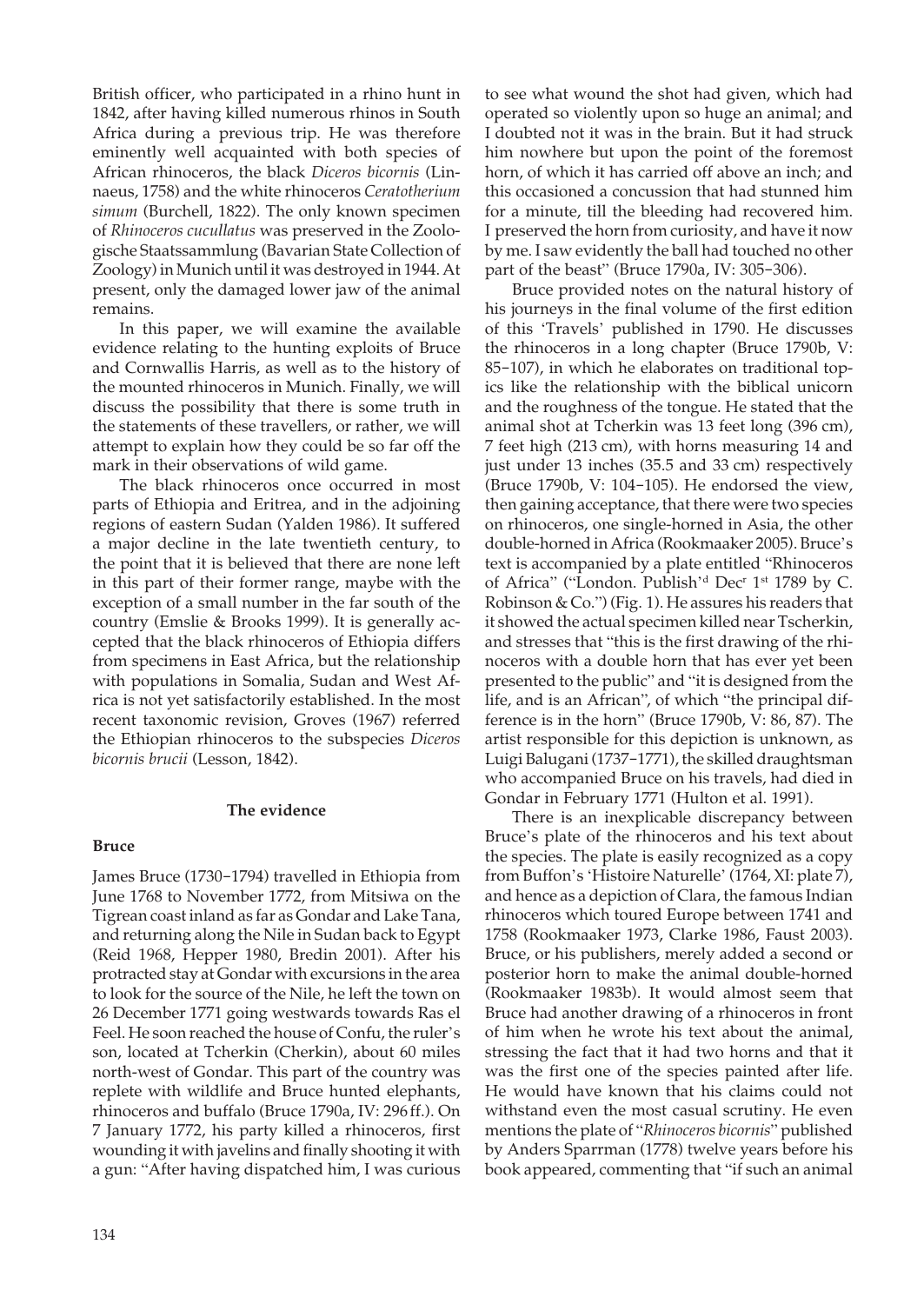does really exist, it is undoubtedly a new species; it has not the armour or plated skin, seen in every rhinoceros till this time" (Bruce 1790b, V: 106). There is only one conclusion. Bruce was convinced that the rhinos observed during his travels in Ethiopia had the same armour-plated appearance as *Rhinoceros unicornis*. That gave him license to use Buffon's plate and add an additional horn to the depiction, because he could not have done a better job himself in showing the characteristics of the animals hunted in Ethiopia.

## **Cornwallis Harris**

William Cornwallis Harris (1807-1848) served in the Second Engineering Corps of the East India Company, stationed in India from 1825. During a period of leave, he travelled in the South African interior from 31 May 1836 to late 1837, where he indulged in hunting on a grand scale. He shot, examined and made drawings of two species of rhinoceros, which he called *Rhinoceros simus* and *Rhinoceros africanus*. Harris (1839) gave details of 12 individual rhinos shot during his stay in the North-West Province from October to December 1836, of which 4 can be identified as a black rhino and 5 as a white rhino (Rookmaaker 2008: 46-56, table 1).

 From 1841 to 1843, Harris led a British diplomatic mission from Bombay to Sahle Selassie, the ruler of Shewa in central Ethiopia, to negotiate a commercial treaty (Keynes 2007). He gave an extensive account of his travels and observations in 'The Highlands of Aethiopia' (Harris 1844). Harris (1844, III: 256) was on the banks of Muttahara Lake (now Lake Basaka in the southern part of Awash National Park) in 1842, when he heard rumours about a rhinoceros: "The chief of Inkoftoo had seen a rhinoceros in the morning among the dense thicket of hook-thorns covering the declivity of a hill on the way." However, the men made so much noise that the animal ran "towards the Hawash". Unable to follow the rhino's tracks at night, Harris pursued it the next morning, but his Ethiopian counterpart soon called off the chase: "The rhinoceros was said to abound in the Karaiyo neighbourhood; but Habti Mariam would consent to no further sojourn on this dangerous border with so limited an escort, and at noon retraced his steps to the village of Inkoftoo [the principal Karaiyo kraal in the district of Kadécha Dima]" (Harris 1844, III: 258).

 There is nothing particularly significant about this account of a rhino hunt in the book by Harris. However, he left a more personal account of the proceedings in the official report written on 17 April 1842 (Harris 1842). The encounter with the rhinoceros is found in two sections of this unpublished manu-



**Fig. 1.** "Rhinoceros of Africa" illustrating the account by James Bruce (1790b, V, facing p. 85). It was supposed to represent the rhinoceros killed near Tscherkin in Ethiopia, but in fact shows a copy of the plate of the Indian rhinoceros first published by Buffon (1764) with the addition of a posterior horn.

script, which may be reproduced here verbatim as access to this material is limited. Harris wrote that a rhinoceros was sighted and subsequently wounded. Night fell too early and the animal was able to escape. It will be noticed that Harris seems to distance himself from the adventures, and nowhere does he imply personal involvement.

*"We are still some distance from the spot in which Habti Mariam had resolved to encamp near the borders of Mutahara lake, whose placid surface, not less than two miles across, extends almost to the base of Fantali. The chief of Inkoftoo, having seen a rhinoceros in the morning among a dense thicket of hook-thorns covering the declivity of a hill on our way, we were invited to beat up his quarter, but although one of the Governor's braves, elevating his sheep-skin mantle upon the point of his lance to ensure attention, charged the assembled multitude in the King's name to abstain from clamor, and from interference with the arrangements made for the attack, the clattering hoofs of the advancing cavalcade disturbed the quarry, and notwithstanding that it was severely wounded and subsequently spread, the near approach of night favoured its escape towards the Hawash. It was difficult to determine whether the fear of the Aroosi or the wild beasts now predominated in the minds of the Amhara escort. In spite of heavy fall of rain, large watch fires were*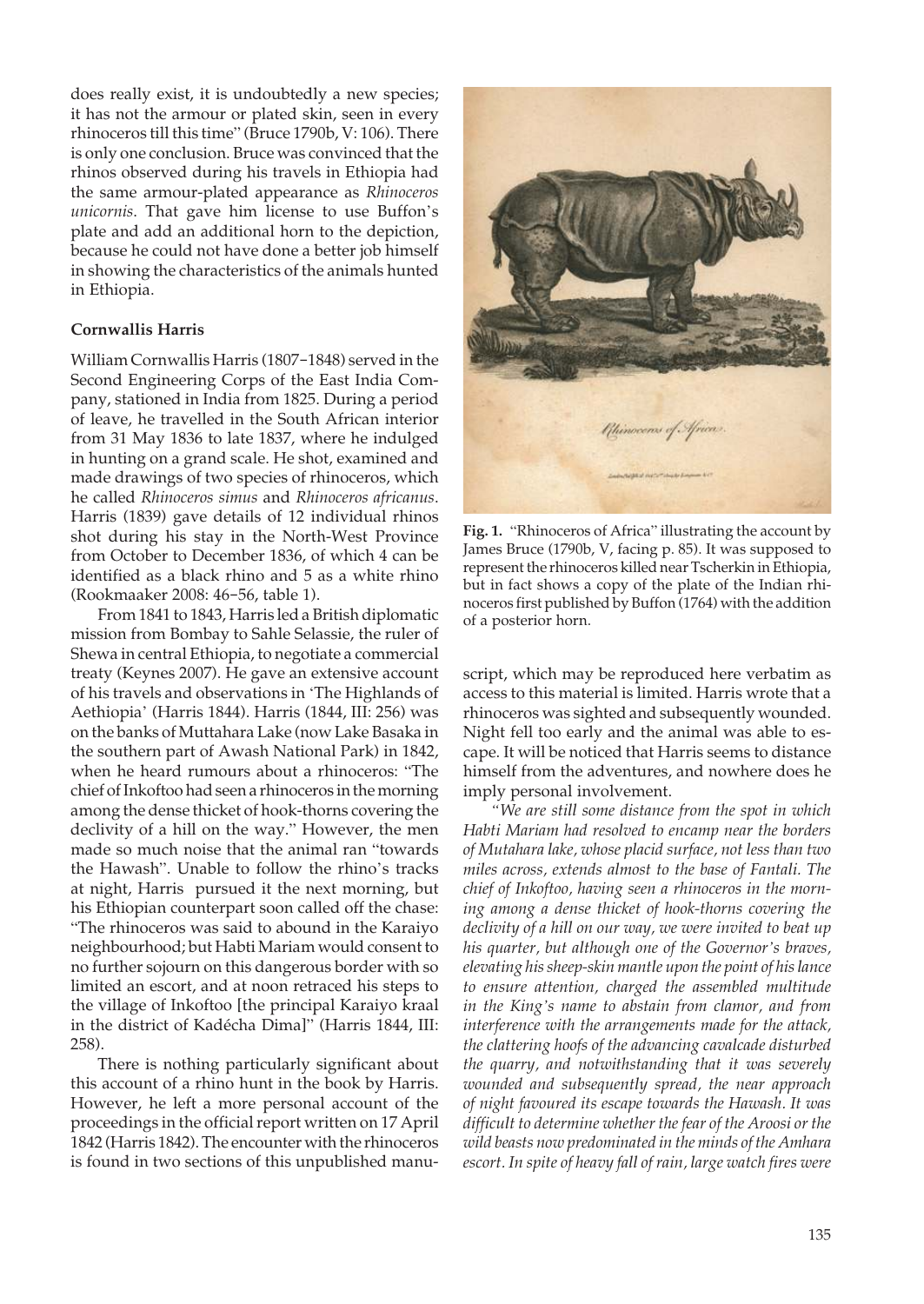*kindled in various parts of the lone bivouac, and not an eye was closed until the day had dawned"* (Harris 1842, chapter 42).

 In a subsequent section of the letter, Harris vents his disappointment that the Ethiopian leader of the expedition refused to let him pursue this rhinoceros, or allow a party to travel to nearby areas where the animals would abound.

*"The refusal of the Amhara to advance further was the more provoking, as the wounded rhinoceros, now nearly exhausted with loss of blood,* 'appeared to belong to an entirely new species' *[our emphasis], differing altogether from those found in the Southern portions of Africa; and although armed with two horns, was encased in massive folds, if not in plate armour, after the manner of a perfectly unique specimen in the Munich museum, that has long puzzled the scientific world, and regarding whose habitat no record is preserved. Notwithstanding that the animals were said to abound at no great distance in the neighbourhoods, Habti Mariam would consent to no longer tarry in this dangerous border with so small an escort, and we therefore retraced our steps at noon to the village of Inkoftoo"* (Harris 1842, chapter 44).

 When Harris speaks of "an entirely new species" of rhinoceros in comparison with those found in South Africa, this should be authoritative. Few men of his time were better acquainted with the black and white rhinos found in the southern part of the continent from personal experience. Strange, then, that Harris appeared uncertain about the observation, otherwise he would not have used "appeared to belong" in his description, nor would he have left out this detail from the published account. His wording here is frustratingly and unnecessarily ambiguous. There is certainly some possibility to speculate that Harris did not participate in this particular hunt (unlikely though that may be) or that he never had a proper glimpse of the animal.

## **The mounted rhinoceros from Mannheim**

When Johann Friedrich Blumenbach (1752-1840) edited the first German edition of Bruce's 'Travels' translated by Johann Jacob Volkmann (1732-1803), he suggested that the plate of the rhinoceros supplied by Bruce could not have been drawn from nature. He therefore added a second plate, "eine ächte Zeichnung des zweyhörnichten Rhinoceros" (a true delineation of the double-horned rhinoceros), drawn after a mounted specimen in the 'Naturaliencabinet' in Mannheim (Blumenbach 1791: 284). He had examined the specimen a few years earlier, in the 1780s, when he noted that it was a female, measuring in the dry state (presumably using Prussian measures, one foot equalling 31.4 cm) 3 feet 8 inch (115 cm) in

height and 7 feet 8 inch (240 cm) in length, while the two horns were 16 (41.9 cm) and 5 inch (13.1 cm) respectively. Blumenbach's additional plate, with caption "Rhinoceros. Aus dem Mannheimischen Museum", shows an armour-plated rhinoceros facing left, with two good-sized horns; the artist is unidentified (Blumenbach 1791, pl. 45; see Fig. 2).

 The museum in Mannheim was established in the large baroque palace by Elector Carl Theodor of the Palatinate (1743-1799). Particularly interested in the sciences, he founded the Kurpfälzische Akademie der Wissenschaften (Academy of Sciences of the Electoral Palatinate) in 1763. The Academy soon encompassed a Physics Collection, an Observatory and Botanical Gardens, besides a Natural History Collection. Under the directorship of Cosimo Alessandro Collini (1727-1806), the Naturalienkabinet in 1765 occupied two rooms in the east wing of the castle, soon supplemented by a third room for vertebrates and a fourth room containing the entomological collection. In an early catalogue, Collini (1767) mentioned a few quadrupeds shown in the third room, including single and double horns of a rhinoceros, but no large mounted specimen. Carl Theodor by succession gained the throne of Bavaria and relocated from Mannheim to Munich in 1777. His library and collections followed, but the museum of natural history was transferred as late as 1802. Five years later, together with three other collections, it formed the foundation of the new Zoologische Staatssammlung, housed in the Wilhelminum on the Neuhaußer Straße 51 in the centre of Munich (Kraft 1992).

 The mounted rhinoceros was noticed in print by Johann Andreas Wagner (1797-1861), the adjunct conservator of the Museum from 1832. While editing revisions and additions of the encyclopedic work on mammals by Johann Christian Daniel von Schreber (1738-1810), he provided descriptions of all known species of rhinoceros. His summary was reasonably conservative for his period, listing just two Asian species *(Rhinoceros indicus* and *R. javanus)*, one African species *(R. africanus)*, as well as one new species and five uncertain taxa. The new species, solely based on the skin transferred from Mannheim, was called *Rhinoceros cucullatus*, and typified with the following short diagnosis: "Rhinoceros cornibus duobus, capite sensim elevato, plicia cutia profundis, clypeo scapulari indiviso supra latiori, epidermide verrucis parvis obsita" (Wagner 1835: 317).

 The specimen remained on display in Munich for well over a century, but it was rarely studied by taxonomists. It was examined in 1908 by Ludwig Zukowsky (1888-1965), who gave a full description of his findings in his major review of the genus *Diceros* (Zukowsky 1965: 133). He illustrated his account with a photograph of a specimen which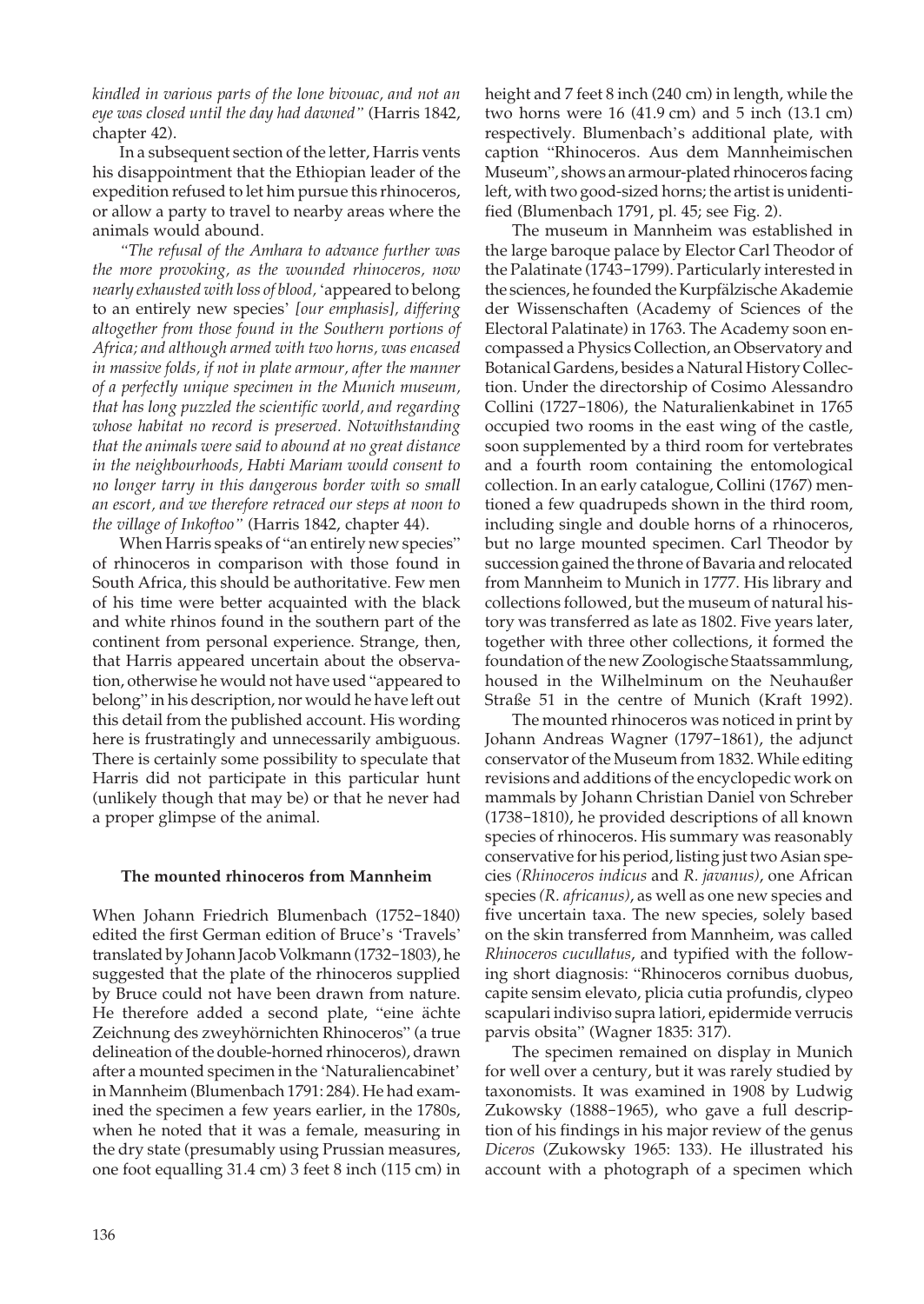

Aus dem Mannheimischen Museum.

**Fig. 2.** "Rhinoceros. Aus dem Mannheimischen Museum." Engraving published by Johann Friedrich Blumenbach in a German edition of Bruce's 'Travels' (Blumenbach 1791, pl. 45). It shows the mounted specimen in Carl Theodor's Museum in Mannheim before it was transferred to Munich.

looked very similar, supplied by Erna Mohr (1894- 1968) in 1959, and supposedly taken in the Museum of Natural History of Vienna (Fig. 5). Recent correspondence with Dr Barbara Herzig, Curator of the Mammal Section of the Vienna Museum has established beyond doubt that there never was such a specimen there. A comparison of Zukowsky's illustration with the type of *Rhinoceros cucullatus*  depicted in two photographs taken in the exhibition of the Munich museum gives clear evidence, that the photograph reproduced by Zukowsky is in fact one of the few taken of the rhinoceros in Munich. The two mentioned photographs were taken in the so-called Afrikasaal (Africa Exhibition Room) of the museum in February 1944, when precautions were taken to evacuate the collection due to the increasing aerial attacks of the allied troops (Figs 6-7). Shortly after these photos were taken, the building was hit by a bomb during an air raid on 24 April 1944 and all mounted mammals were completely destroyed (Kraft & Huber 1992).

 The type of *Rhinoceros cucullatus* is therefore no longer available. However, it appears that at some stage part of the lower jaw was removed from the skin. There is no evidence when this action was taken. Neither Wagner (1835) nor Zukowsky (1965) during his 1909 examination described this bone. When Zukowsky revisited the question after the Second World

War, he received a reply from the curator, Theodor Haltenorth (1910-1981) dated 1959 in Munich, stating that only the lower jaw had survived. This lower jaw is still in the museum in Munich, catalogued as number AM 417a, and identified as one of a juvenile *Diceros bicornis* both by Zukowsky (1965) and by the staff of the museum (Fig. 8). The label with the jaw was probably written by Haltenorth at the time of Zukowsky's enquiry, and states that the specimen was once part of the type of *Rhinoceros cucullatus*. While the left side of the jaw is complete, only the front part of the right side is present, from the symphysis to the alveolus of the second premolar. The first premolar is present on both sides,  $P_2$  is missing on both sides and  $P_3$  is missing at the right. The third molar is not yet erupted. The greatest length of the mandible is 472 mm, the height of the ramus on  $M_1$ is 70.5 mm.

 Besides the three photographs of the mounted specimen mentioned above, there exist to our knowledge two published plates and one unpublished drawing of the animal (Figs 2-4). The first plate is the one commissioned by Blumenbach around 1790 and published in monochrome in the German edition of Bruce's 'Travels' (Blumenbach 1791, pl. 45; Fig. 2). The second plate, in colour, accompanied Wagner's original description of *Rhinoceros cucullatus*, showing the animal facing to the right (Wagner 1835, vol. 6, pl.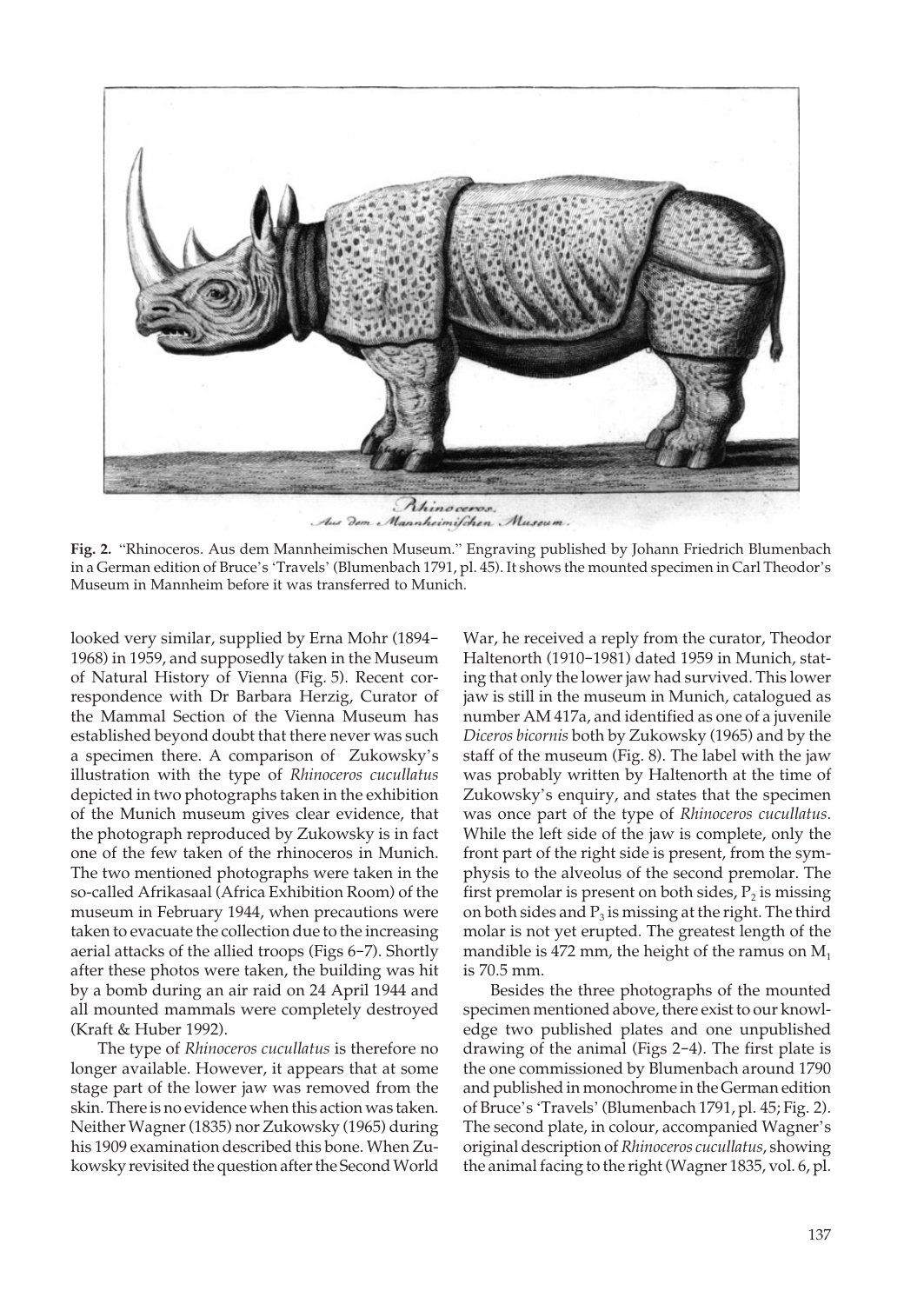

**Fig. 3.** "Rhinoceros cucullatus Wagn." A coloured plate of the mounted specimen in the museum in Munich to accompany the first description of this species by Johann Andreas Wagner in the new edition of Schreber's 'Säugthiere' (Wagner 1835, vol. 6, pl. CCCXVII.F). Note the horn on the rock near the animal's front legs. The plate was drawn by C. Weber and engraved by A. Fleischmann.

CCCXVII.F; Fig. 3). Only the posterior horn is shown in situ; the anterior horn is depicted on a rock near the animal's front legs, because Wagner was not sure if it actually belonged to the rhinoceros. The drawing, labelled "*Rhinoceros cucullatus* Wagn.", is signed "C. Weber ad nat. delin." and "A. Fleischmann sc." representing the names of the unidentified draughtsman and engraver respectively. Wagner (1850) later learned that his plate was in fact preceded by the one

accompanying the notes in Blumenbach (1791).

 The watercolour (Fig. 4) was part of a series of mammal drawings prepared by Charles Hamilton Smith (1776-1859). From about 1810, Smith set out to draw three series of watercolours depicting costumes, topography and natural history. To achieve a representative set of depictions of all living vertebrates, Smith visited 34 institutions, including "the Leverian and British museums, Bullock's, the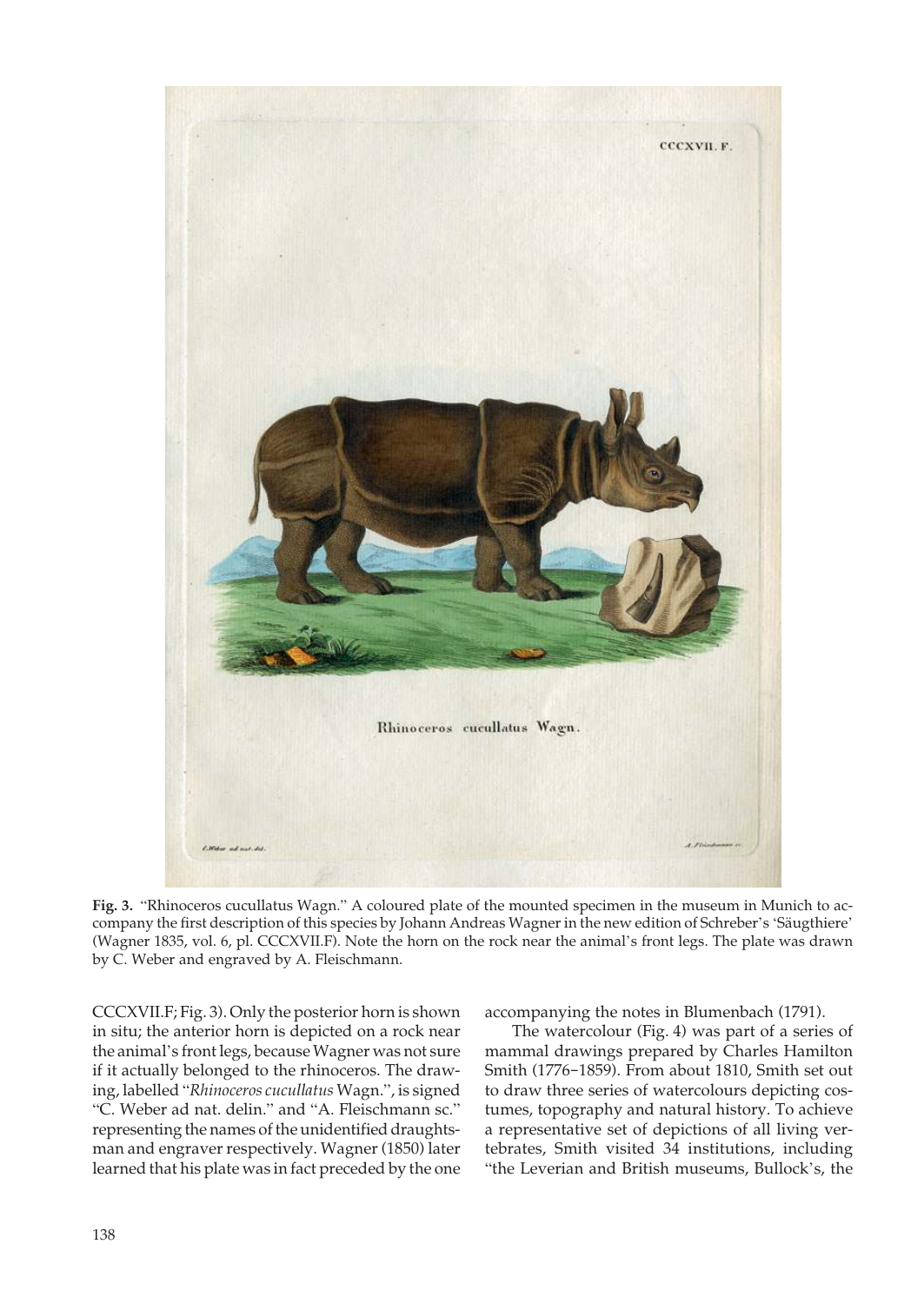Missionaries, the India Company's, the Jardin du Roi, at Paris, the Museums of Munich, Dresden, and Berlin; those of Bonn, and of my learned friend Mr. [Coenraad Jacob] Temminck; also of Philadelphia, New York and Baltimore" (Smith 1830: 285). While hundreds of drawings of fishes and some mammals and birds are known to exist, the majority of the mammal drawings are unknown (Alexander 1986). Recently a set of drawings of pachyderms have come on the market, from the sale of the estate of Quentin Keynes, including 18 types of rhinoceros. Among the latter, there is a watercolour  $(48 \times 55 \text{ cm})$  showing a rhinoceros facing right, with both horns shown on the nose. It is inscribed with the artist's initials "CHS" and the following text: Hamilton: "Pachydermata. Brought from Frankfort, where the skin had been above a century before it was set up. In 1770 it was brought at Manheim & set up & in 1802 carried to Munich. The horns are let into the skin. It is 4 f<sup>t</sup> high 8 f<sup>t</sup> long. Rhinoceros / R. bicornis?" (Fig. 4). It is quite possible that Smith drew the animal during a visit to Munich (in the 1820s?), where the relevant information was provided to him.

 While the mounted hide of the rhinoceros was noticed in Mannheim at the end of the eighteenth century, its provenance remains uncertain. A number of possibilities were advanced in contemporary publications. In his account of the rhinoceros seen in the menagerie of Versailles, the German zoologist Hein-



**Fig. 4.** The mounted specimen of *Rhinoceros cucullatus* in a watercolour prepared by Charles Hamilton Smith between 1800 and 1810 in Munich. The plate is one of a series of all species of rhinoceros known at the time, recently sold by Arader Gallery in New York.

rich Sander proposed that it was a captive specimen drowned in the Rhine near Mannheim around 1770: "Vor einigen Jahren sollte ein Rhinoceros, das 2 Hörner hatte, und lange in Teutschland herum-geführt worden war, bei Mannheim auf dem Rhein fahren, das Boot schlug um, und das Thier ersoff im Wasser. Man hat es aufgefischt, und für das sehenswürdige Kabinet des Churfürsten ausgestopft [A few years



**Fig. 5.** Photograph of a mounted rhinoceros published by Zukowsky (1965: 135), supposedly taken by Dr Erna Mohr in the Zoological Museum in Vienna. As there has never been a specimen of this description in Vienna, this must in fact be a photograph of the type-specimen of *Rhinoceros cucullatus* in Munich (compare with Fig. 6).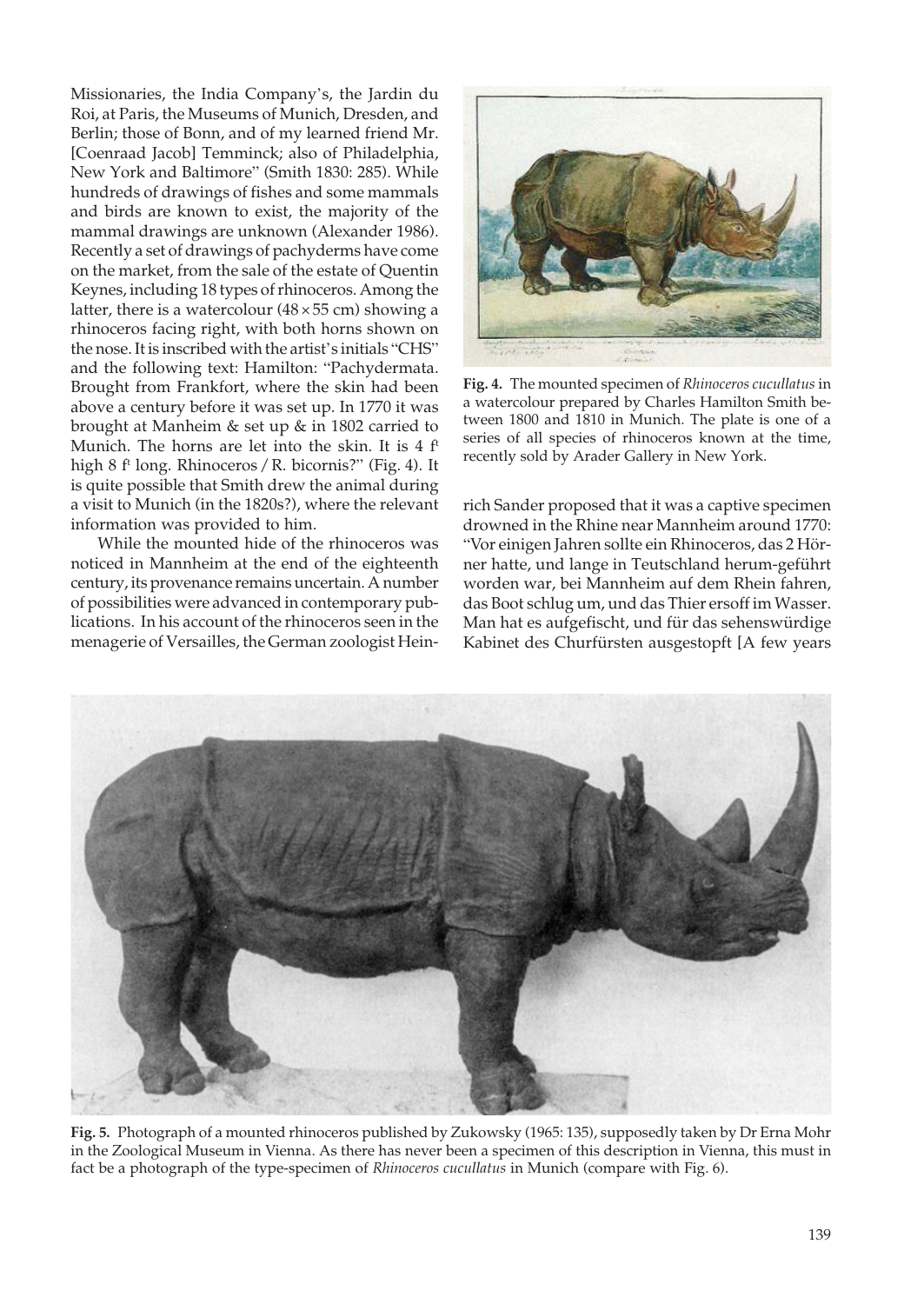

**Fig. 6.** The skeletons and mounted animals in the "Afrikasaal" in the Zoologische Staatssammlung in Munich, taken just before the intended evacuation in 1944. The specimen of *Rhinoceros cucullatus* is seen in the back of the room on the right. Photo: Stadtarchiv München.

ago, a double-horned rhinoceros, which had been shown for many years in German cities, was taken on a boat on the Rhine near Mannheim. The boat capsized and the animal drowned. The body was recovered and mounted for the important cabinet of the Elector]" (Sander 1779: 8). The account of the accession of the rhinoceros provided by Hamilton Smith on his drawing (quoted above) differs slightly, stating that the animal had been in Frankfurt for about a century before it came to Mannheim in 1770.

 Blumenbach (1791) is strangely silent about the origin of the mounted skin in Mannheim. When Wagner (1835: 318) became interested in the specimen, he verified that there were no written records,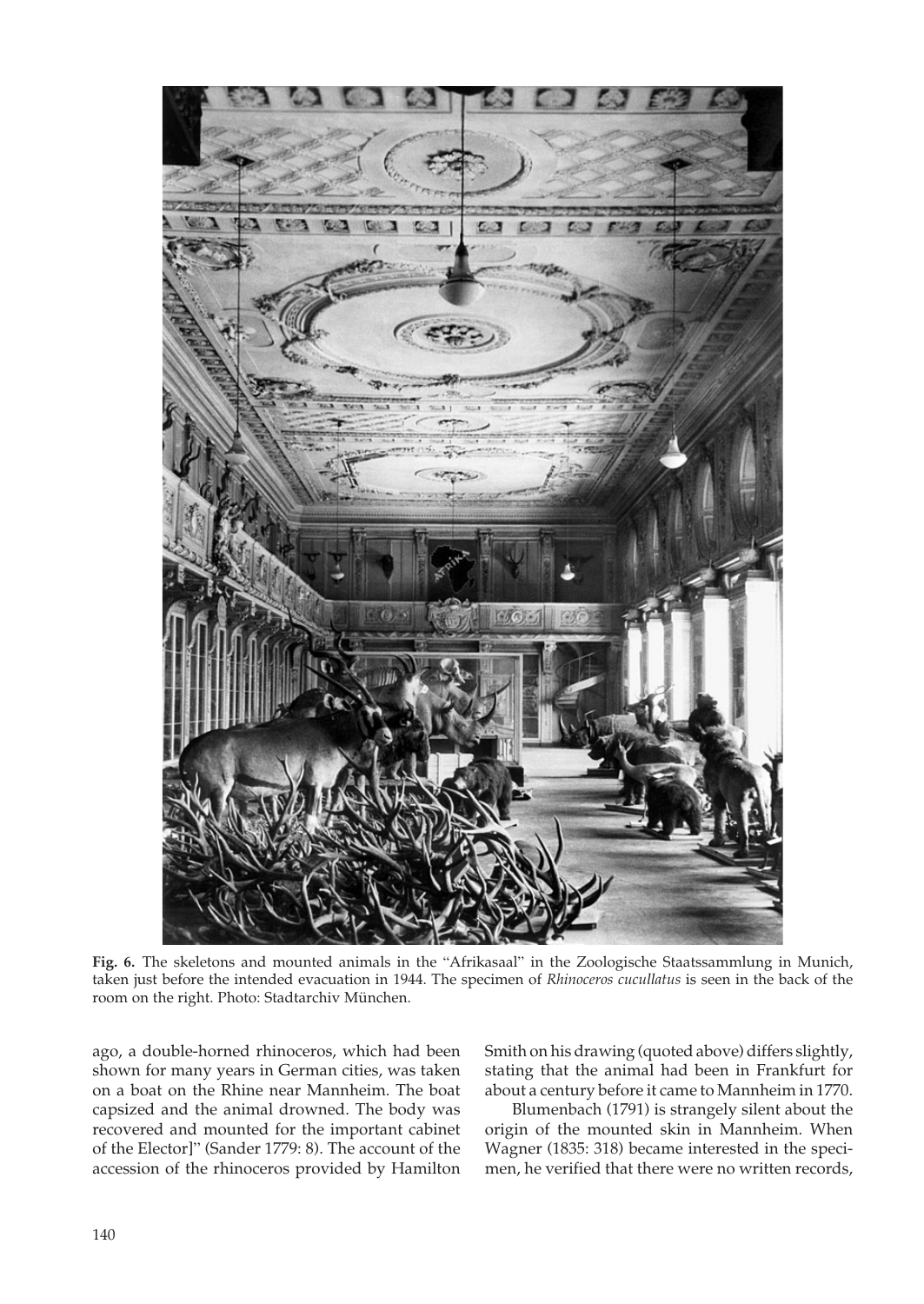

Fig. 7. A second perspective of the Africa Collection in Munich in 1944, with a partially obscured view of *Rhinoceros cucullatus.* Photo: Zoologische Staatssammlung München.

but he was told that the rhinoceros was donated to Carl Theodor in Mannheim by catholic missionaries. This kept the origin uncertain, because the missionaries worked both in Africa and in Asia. However, Wagner (1835: 320) realised that the specimen in Munich was similar to the rhinoceros described by Bruce, hence it had a proposed origin in Ethiopia. He was strengthened in his supposition when Johannes Rudolf Roth (1815-1858) told him about observations of the same species of rhinoceros during his travels at Schoa (Shäwa, Shoa), i. e. the region around the current Addis Ababa in Ethiopia (Schubert 1860: 288).

## **Discussion**

It would be quite possible on the basis of two eye-witness reports and a museum specimen to advance a convincing argument that until at least the middle of the nineteenth century there lived a species of rhinoceros in north-western Ethiopia different from the well-known black rhino *(Diceros bicornis)*. Even on part of this evidence, Blainville

(1817) was prepared to accept the "Rhinocéros de Bruce", Lesson (1842) to name *Rhinoceros brucii* and Wagner (1835) to describe *Rhinoceros cucullatus* (cf. Rookmaaker 1983b). The animal would have been armour-plated and endowed with two nasal horns, the posterior of which was compressed. However, as no rhinoceros resembling this description has been seen in the region for close to two centuries, the argument is no longer acceptable. The question to answer, therefore, is not what Bruce and Harris observed in the Ethiopian bush, rather why these experienced travellers were themselves convinced of the truth of their observations.

 In the middle of the eighteenth century, the Indian rhinoceros *(Rhinoceros unicornis)* was wellknown from living animals imported into Europe and from multiple reports of travellers. It was still an open question if there was more than one species of rhinoceros, and only in the 1780s a consensus began to appear that there were in fact two species, one single-horned and Asian, the other double-horned and African (Rookmaaker 2005). The educated public, however, was best acquainted with the single-horned rhinoceros from illustrations in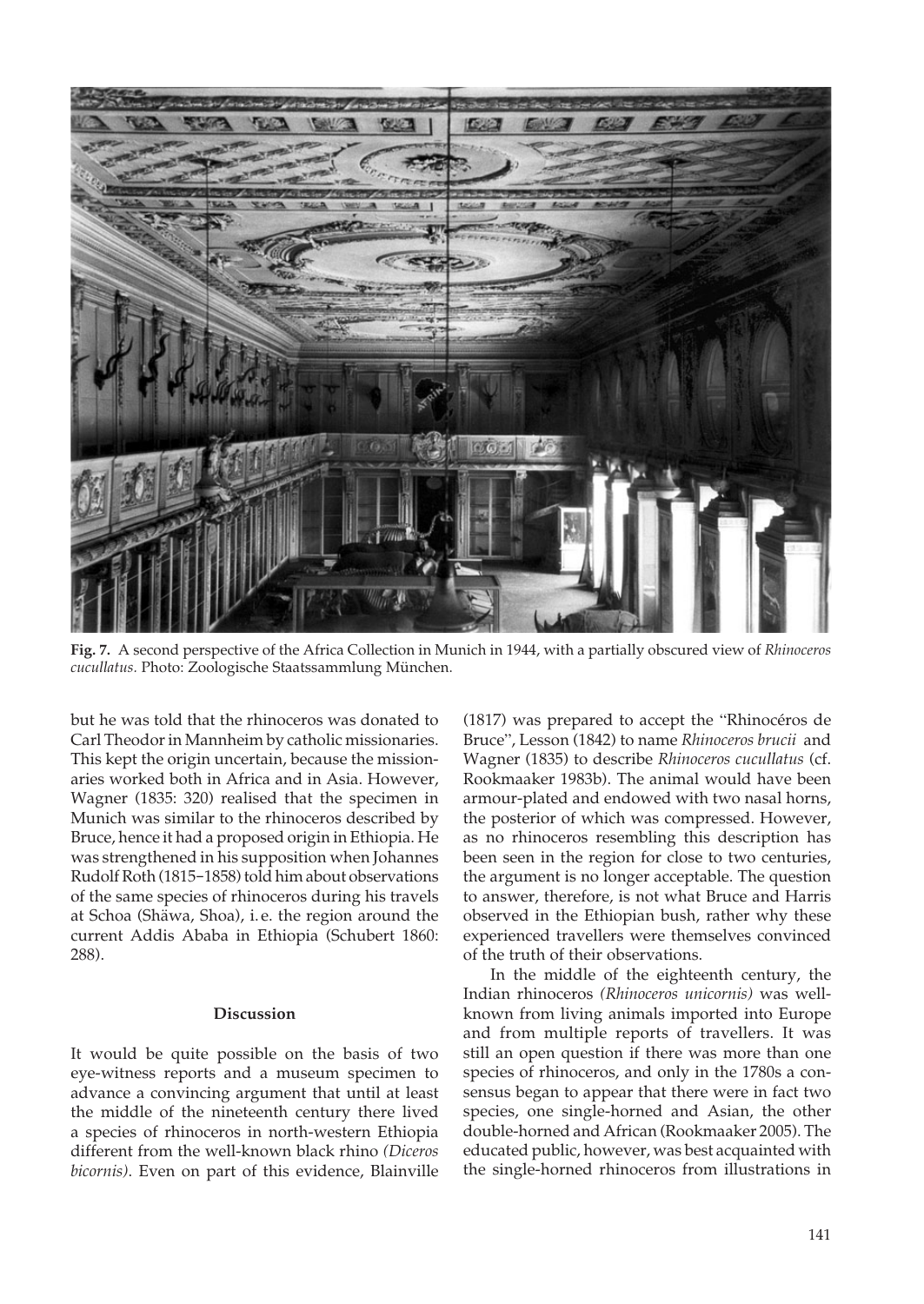

**Fig. 8.** The only remains of the type of *Rhinoceros cucullatus*, being part of the lower jaw removed from the mounted specimen some time before 1944.

scientific and popular books, while the evidence on the double-horned rhinoceros was not yet generally available. When Bruce heard about the existence of a rhinoceros in Ethiopia during his travels in 1770, he would naturally have expected to see an animal which looked like *Rhinoceros unicornis*. This led him astray in his recollections. It is quite likely that he did not actually take much pains to examine the rhinoceros which was killed by his party, beyond noticing the fact that there were two horns on the head. He did not make any sketches, and the animal might have been quickly cut up by the hunters. When he came to write up his adventures, at least ten years later, he could hardly admit that he did not particularly look for the characteristics found later by travellers like Sparrman in South Africa. His account of the rhinoceros, albeit 22 pages long, included very little detail of the animals seen in the wild, merely addressing the usual academic questions of the period. The plate which accompanied Bruce's text was not prepared after a specimen in Africa, rather it was a representation of a single-horned rhinoceros seen in Paris in 1749, with the silent addition of a posterior horn. He obviously changed the evidence, but never revisited the matter.

If Cornwallis Harris had been able to examine a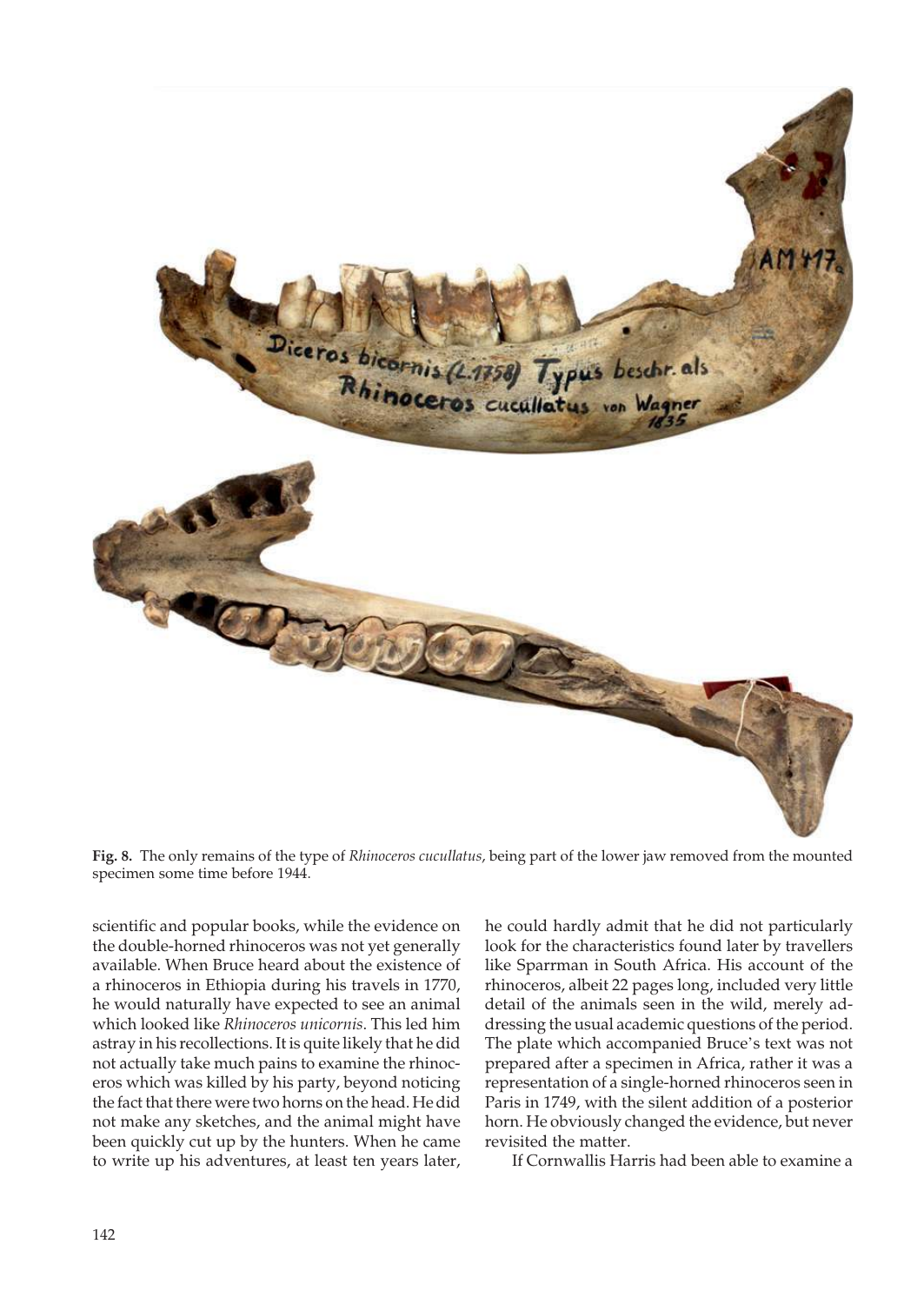rhinoceros shot in Ethiopia during his travels in 1842, he would not have hesitated to say that it was the same as the black rhinoceros which he had seen in South Africa. If Harris would even just had a glimpse of a rhinoceros running away in the bush, he would have been able to make a correct identification. As he was speculating about the identity of the rhinoceros pursued in Ethiopia, it is more than likely that he never actually saw one of them. He would have read the natural history section of Bruce's 'Travels' before he arrived on the Ethiopian coast, from which he quite correctly concluded that the rhinoceros of that part of Africa differed from those which he had observed in the south. Hence his annoyance that his party failed to shoot a rhinoceros, because he would have been able to make drawings and add a new type of rhinoceros to his list of trophies. Harris was led astray by the account published by Bruce.

 The history of the mounted specimen in the Museum in Munich was lost in time, as is the case so often when museums preserve animals donated in an age when aesthetic acclaim and comprehensiveness were more important than the actual data attached to a single item. There is no doubt that the specimen was part of the collection transferred in 1802 from the electoral museum in Mannheim to the new natural history museum in Munich. The account by Sander that the rhinoceros had previously toured Germany before drowning around 1770 in the Rhine remains unverified, because despite much effort no other evidence of a living doublehorned rhinoceros fitting this description has been uncovered (Rookmaaker & Reynolds 1985: 140, Rookmaaker 1998: 194). The proposal by Hamilton Smith that the skin had long been in Europe before it was finally mounted in the late 18th century is equally impossible to verify (Rookmaaker 1999). It may be best to accept Wagner's assertion that the animal had been given to Carl Theodor in the last quarter of the 18th century by missionaries. As it is likely that the specimen was mounted prior to the appearance of Bruce's 'Travels' in 1790, there must be a different reason why the skin was shaped to represent a *Rhinoceros unicornis* despite having two horns. There is compelling evidence that the skin was mounted by a taxidermist, who without knowledge of the animal when alive, relied on the best available representations of the rhinoceros in the literature, all of which showed the armour-plated (but singlehorned) Indian rhinoceros.

 The lower jaw which was once part of the mounted specimen of *Rhinoceros cucullatus* can be positively identified as that of a juvenile *Diceros bicornis*. Some authors have treated *Rhinoceros cucullatus* as a valid taxon synonymous with a variety of other species of living rhinoceroses (Rookmaaker

1983a: 55). In view of the fact that the type-specimen was an artefact, *Rhinoceros cucullatus* has no status in nomenclature.

#### **Acknowledgements**

We thank Professor Simon Keynes of Trinity College, Cambridge, for drawing attention to the "entirely new species of rhinoceros" mentioned in an unpublished report of 1842 by Cornwallis Harris. Dr Barbara Herzig and Dr Christa Riedl-Dorn helped with information on the alleged specimen in the Natural History Museum in Vienna. The original photographs of Figures 1-5 were supplied by the Rhino Resource Center, on whose website most references cited here can be found in full-text (www.rhinoresourcecenter.com). The work on this paper is part of the ongoing research of the Rhino Resource Center, sponsored by SOS Rhino, Rhino Carhire, Save the Rhino International and the International Rhino Foundation (IRF).

#### **References**

- Alexander, R. McN. 1986. Drawings of vertebrate animals from the collection of Charles Hamilton Smith (1776-1859). Archives of Natural History 13 (1): 39-70, figs 1-10.
- Blainville, Henri Marie Ducrotay de 1817. Lettre de M. W. J. Burchell sur une nouvelle espèce de rhinocéros, et observations sur les différentes espèces de ce genre. Journal de Physique, de Chimie et d'Histoire Naturelle 85: 163-168, pl. 1.
- Blumenbach, J. F. 1791. Reisen zur Entdeckung der Quellen des Nils in den Jahren 1768. 1769. 1770. 1771. 1772. und 1773 in fünf Bänden, von James Bruce von Kinnaird, Esq. F.R.G. Ins Teutsche übersetzt von J. J. Volkman, mit einer Vorrede und Anmerkungen versehen von Johann Friedrich Blumenbach und Thomas Christian Tychsen, volume 5. Leipzig (Weidmannschen Buchhandlung).
- Bredin, M. 2001. The pale Abyssinian: a life of James Bruce, African explorer and adventurer. London (HarperCollins).
- Bruce, J. 1790a. Travels to discover the source of the Nile, in the years 1768, 1769, 1770, 1771, 1772, and 1773, vol. 4. Edinburgh and London (Printed by J. Ruthven for G. G. J. and J. Robinson).
- 1790b. Travels [etc], vol. 5: select specimens of natural history collected in travels to discover the source of the Nile, in Egypt, Arabia, Abyssinia, and Nubia. Edinburgh and London (Printed by J. Ruthven for G. G. J. and J. Robinson).
- Buffon, Georges Louis Leclerc, comte de 1764. Histoire naturelle, générale et particulière, avec la description du Cabinet du Roi, vol. 11. Paris (Imprimerie Royale).
- Clarke, T. H. 1986. The rhinoceros from Dürer to Stubbs 1515-1799. London (Sotheby's Publications).